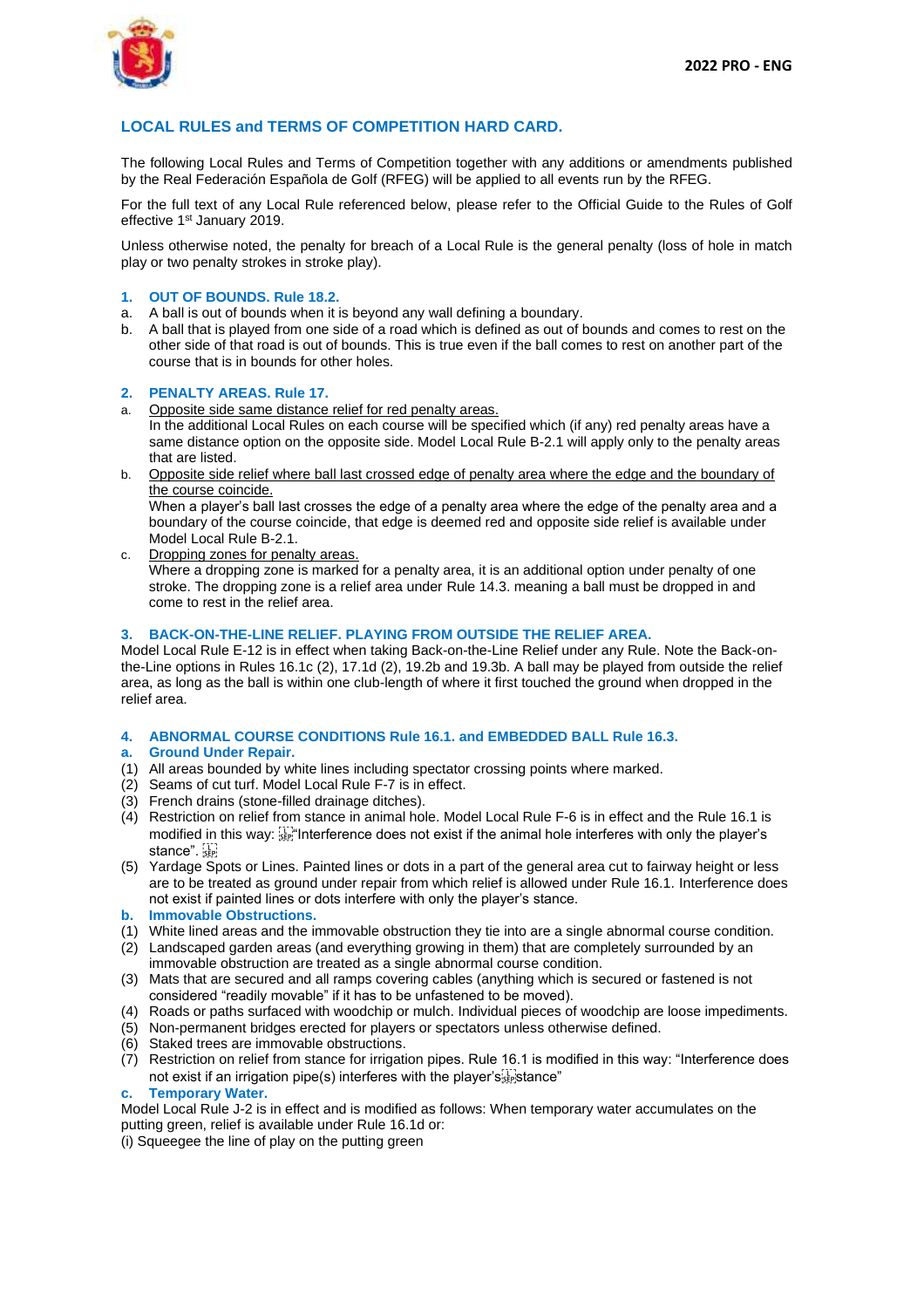

#### (ii) Squeegee the putting green between groups

(iii) Squeegee the putting green when a ball lies adjacent to the putting green in any area of the course, but only when authorized by the Committee.

### **d. Embedded Ball. Rule 16.3.**

Model Local Rule F-2.2 is in effect and Rule 16.3 is modified in this way: "Free relief is not allowed when a ball is embedded in a stacked turf face above a bunker".

## **5. IMMOVABLE OBSTRUCTIONS CLOSE TO PUTTING GREENS**

Model Local Rule F-5 is in effect but is modified as follows:

For a ball in the general area, relief is allowed only when (i) both the ball and the immovable obstruction lie in an area cut to fairway height or less (ii) the obstruction must be within two club-lengths of the putting green (iii) be on the players line of play and (iv) the ball must be within two club-lengths of the obstruction.

#### **6. GREEN READING MATERIAL RESTRICTIONS**

Model Local Rule G-11 is in effect. A Committee Approved Book must be used. Restrictions on a player's handwritten notes for green reading materials apply. This is also in effect in a Pro-am played as the official competition.

#### **7. LIMITING WHEN STROKE MADE FROM PUTTING GREEN MUST BE REPLAYED.**

Model Local Rule D-7 is in effect and modifies Exception 2 to Rule 11.1b

## **8. INTEGRAL OBJECTS**

- a. Bunker liners in their intended position.
- Wires, cables, wrapping or other objects when closely attached to trees or other permanent objects.
- c. Artificial retaining walls and pilings when located within penalty areas.
- d. Floating sponsor displays/signs when in penalty areas. (no line of sight relief allowed). Wires or cables anchoring them are temporary cables. Note: When cables are located outside the penalty area the cables are immovable obstructions.
- e. Any closed gate attached to a boundary object is part of the boundary object.

## **9. PERMANENT OVERHEAD POWER LINE**

Model Local Rule E-11 is in effect but only for a ball which strikes a power line located in bounds and not the supporting pole/pylon (Stroke is cancelled and must be replayed).

### **10. TEMPORARY IMMOVABLE OBSTRUCTIONS. (TIO)**

Model Local Rules F-22 related Temporary Power Lines and Cables and F-23 related TIO are in effect.

- a. Dropping Zone Policy. In the general area, when a player's ball lies in or on a TIO or so close to the TIO that it interferes with the stance or area of intended swing and relief is required, the player may:
	- Proceed under any of the options allowed under the TIO local rule or Rule16.1 or,
	- If dropping zones have been marked, as an additional option, the player may drop the original ball or

another ball, without penalty, in the nearest dropping zone. This is true even if it is nearer the hole. – The dropping zone is a relief area under Rule 14.3 meaning a ball must be dropped in and come to rest in the dropping zone.

b. Either Side Relief. In the additional Local Rules on each course will be specified which (if any) TIO have an either side option. Either side relief is restricted to **line of sight relief** only and is not available when the player chooses to operate under Rule 16.1.

Either side relief is available, as an extra option, for line-of-sight interference from:

- Flight scope TV Poles when they are standing alone.
- All TV Towers & Leaderboards

# **11. CLUBS AND BALLS.**

- a. List of Conforming Driver Heads. Model Local Rule G-1 is in effect. Penalty for making a stroke with a club in breach of this local rule: Disqualification.
- b. Groove and Punch Mark Specifications. Model Local Rule G-2 is in effect. Penalty for making a stroke with a club in breach of this local rule: Disqualification.
- c. Conforming Balls List. Model Local Rule G-3 is in effect. Penalty for making a stroke in breach of this local rule: Disqualification.
- d. The One Ball Rule. Model Local Rule G-4 is in effect. (Exception: This local rule does not apply to professional or amateur players in any pre-tournament Pro-Am or approved one-day event or to amateurs who partner professional players in a major Pro-Am tournament). Penalty for making a stroke at a ball in breach of this local rule: General Penalty for each hole during which the player is in breach.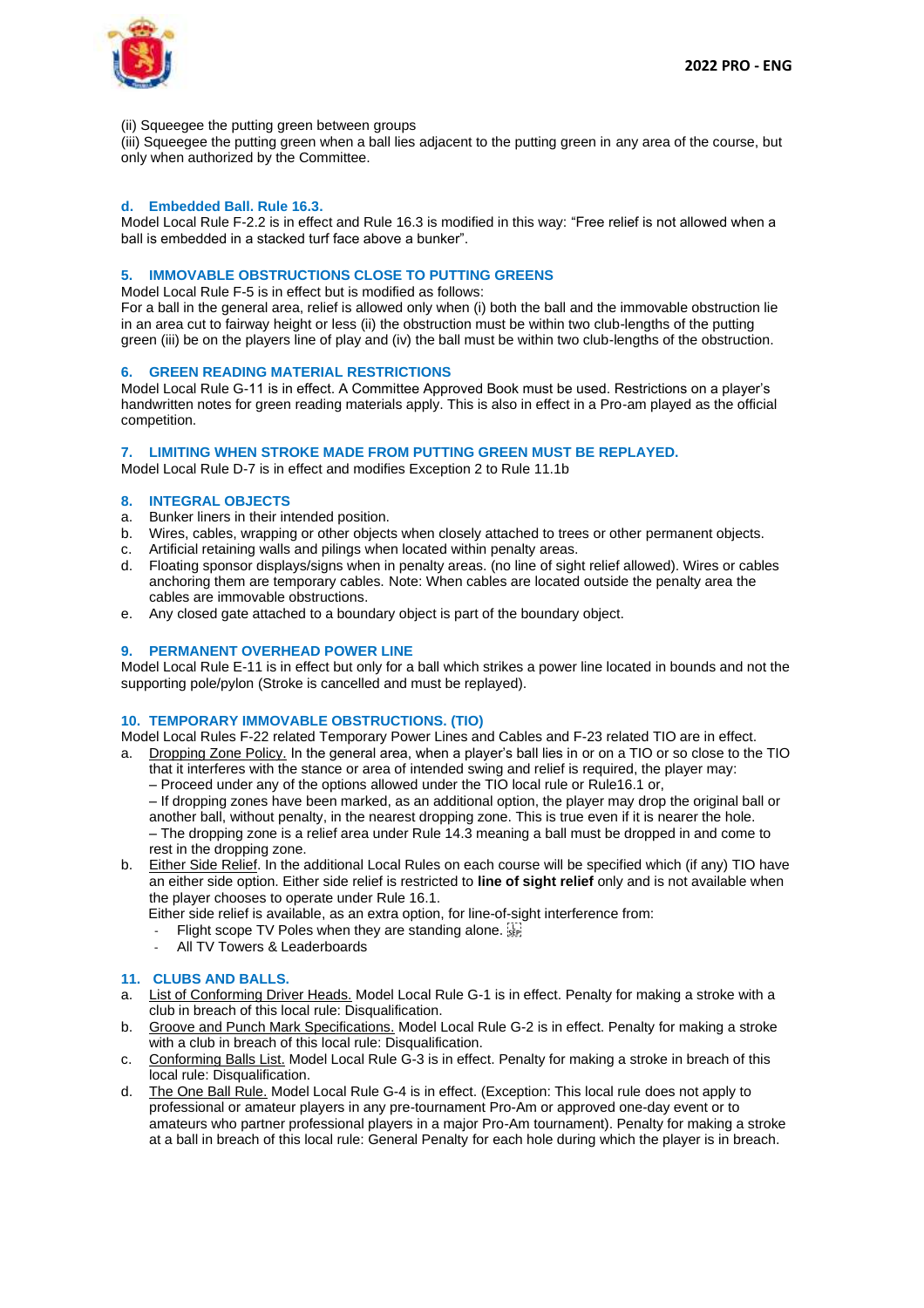

- e. Club Replacement. Model Local Rule G-9 for replacement of a club that is **broken or significantly damaged** is in effect.
- f. 46-inch Club Length Limitation: Model Local Rule G-10 is in effect. This is also in effect in a Pro-Am played as the official competition. Exception: This rule will not apply to amateurs playing solely in Pro-Am competitions.

# **12. PLAY SUSPENSIONS. Rule 5.7.**

The following signals will be used to suspend and resume play:

- − Immediate Stop/dangerous situation one prolonged note of the siren.
- − Normal non-dangerous stop three consecutive short notes of the siren.
- − Resume play two consecutive short notes of the siren.
- − When play is stopped in a dangerous situation, all practice areas are immediately closed.

## **13. PRACTICE. Rule 5.**

- a. Practice before or between rounds in stroke play. Rule 5.2b. Rule 5.2b is modified in this way: A player must not practice on the competition course before or between rounds. Penalty for breach of Rule 5.2: See penalty statement in Rule 5.2.
- b. Practice on or near previous putting green prohibited. Rule 5.5b. For stroke play events only, Rule 5.5b is modified in this way: Between the play of two holes, a player must not:
	- Make any practice stroke on or near the putting green of the hole just completed or
	- Test the surface of that putting green by rubbing the putting green or rolling a ball.

## **14. DISTANCE MEASURING DEVICES. Rule 4.3a.**

Rule 4.3a (1) is modified in this way:

During a round, a player must not obtain distance information using an electronic distance measuring device. This is also in effect in a Pro-am played as the official competition.

Penalty for breach of Rule 4.3: See penalty statement in Rule 4.3.

First breach – General Penalty<sup>1</sup><sub>55</sub><sup>-</sup> Second breach (unrelated to first breach) - Disqualification

## **15. TRANSPORTATION POLICY**

Model Local Rule G-6 is in effect and modifies Rule 4.3a (1) in this way:

During a round a player or caddie must not ride on any form of motorized transportation except as authorized or later approved by the rules committee. Note: A player taking a stroke and distance penalty is always authorized.

Penalty for breach of this Local Rule: General Penalty for each hole during which there is a breach. A breach between holes applies to the next hole.

## **16. PACE OF PLAY POLICY. Rule 5.6b (3).**

Each hole has been given a maximum completion time based upon the length and difficulty of the hole. The maximum time allotted for the completion of 18 holes will be available prior to play from the championship office. Please ensure you obtain o copy of the Pace of Play Policy and read it carefully before playing. The pace of play policy will be strictly enforced.

# **Penalty for Breach of this Pace of Play Policy:**<br> **1 Bad Time Werbal warning from retray**

Verbal warning from referee and told that if the player has a further bad time he will be penalized.

|             | Stroke Play                 | Match Play              |
|-------------|-----------------------------|-------------------------|
| 2 Bad Times | One Stroke Penalty          | One Stroke Penalty      |
| 3 Bad Times | <b>Two Penalty Strokes</b>  | Loss of Hole            |
| 4 Bad Times | Additional Disqualification | <b>Disqualification</b> |
| Notes:      |                             |                         |

- 1. Players will be advised that they are being timed.
- 2. The times shall be taken from the moment the Referee considers it to be the player's turn to play.
- 3. In some circumstances, a single player may be timed instead of the whole group.

#### **TERMS OF COMPETITION.**

#### **17. DECIDING TIES**

Unless otherwise stated, if there is a tie for first place, there will be a hole-by-hole play-off to determine the winner.

#### **18. RECORDING AREA AND SCORECARD RETURNED**